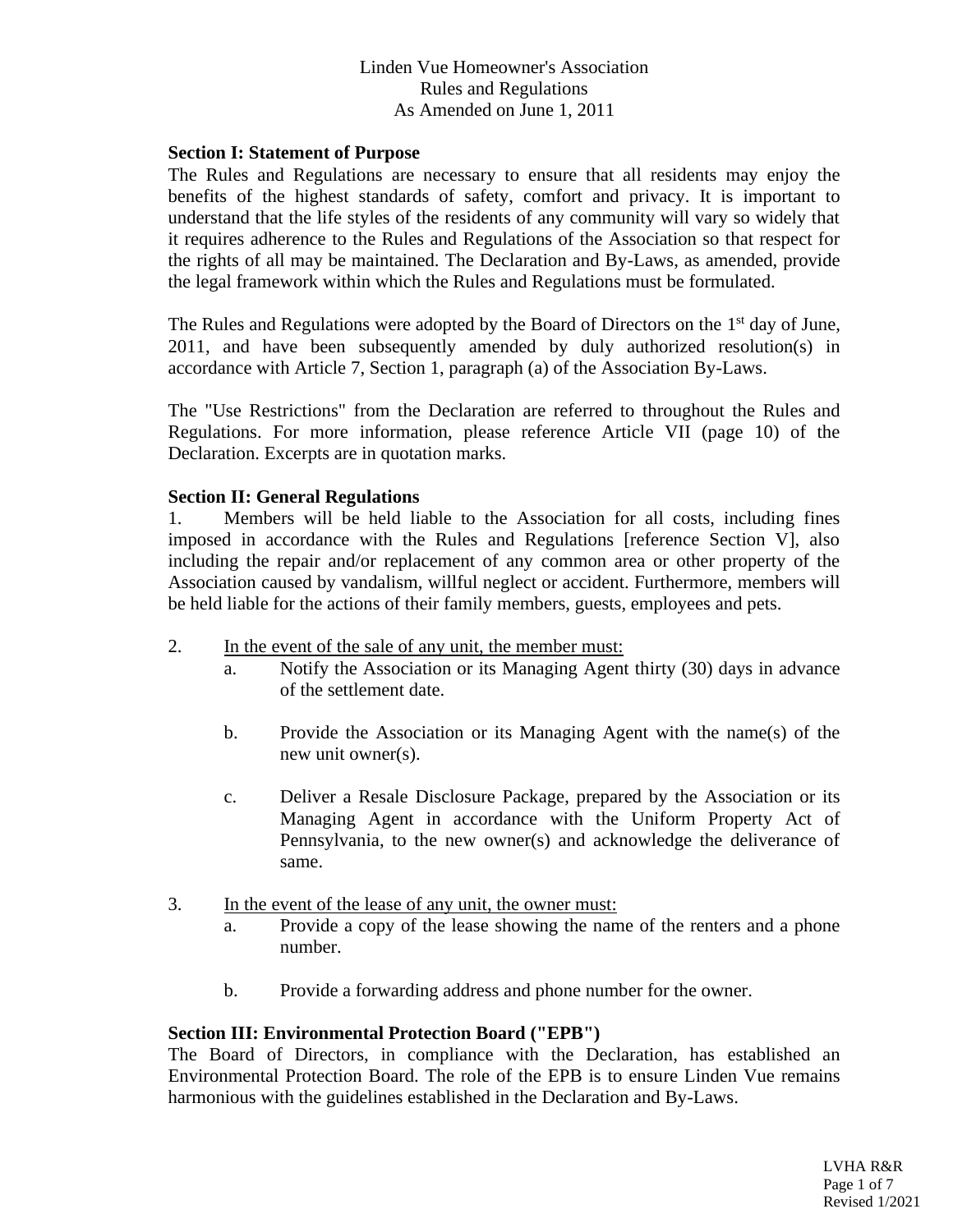Before homeowners make alterations to their home or lot, they must be sure of whether or not approval is required from the Board of Directors. Reference the Declaration Article V, Environmental Protection Board. If such approval is required, a Request for Approval for Exterior Alterations and/or additions to Home or Land Areas "Request" must be submitted to the EPB. The Homeowner will be notified within 30 days after receipt of the "Request" whether the plans were approved. Please see Structural Regulations and Request Procedure.

- 1. Structural Regulations and Request Procedure
	- a. Structural Regulations.
		- Homeowners may not make any exterior alterations and/or additions to their home without the prior written consent of the Board of Directors. Applications for approval of exterior alterations and/or additions must include a copy of the township permit application, where applicable. Initial review of the application will be made by the Environmental Protection Board, who will make recommendation(s) to the Board of Directors.
		- Any exterior alterations and/or additions must coordinate with existing building materials, colors and trim work of home.
		- Patio construction requires approval by the Board of Directors.
	- b. Request Procedure for "Approval for Exterior Alterations and/or Additions to Home or Land Areas."
		- Homeowners shall request an Application for Approval for Exterior Alterations and/or Additions from the EPB or Management Agency. Upon completion, the application must be forwarded to the Management Agency along with all necessary documentation. Upon receipt, the application will be presented to the Linden Vue Environmental Protection Board during its next regularly scheduled meeting.
		- In addition to the application, the member must submit, if applicable; (a) plans consisting of specifications that detail the nature, kind, shape, dimensions, materials, and location of the requested alteration. (b) demonstration that such an alteration, if granted, would not adversely affect any neighboring home or the community.
		- Linden Vue Environmental Protection Board will review the application and may inspect the property to determine if the requested alteration is in the best interests of the community. The EPB will only make recommendation(s) to the Board of Directors.
		- After the review process has been completed, the Board of Directors will render a decision. The Board of Directors or its Managing Agency will notify the applicant, in writing, of the outcome of this review. The EPB and the Board of Directors reserve the right to continue any review until all facts have been gathered.
		- After the applicant(s) receive the outcome of the review in writing, the applicant(s) have the right to request a hearing before the Board of Directors during their next regularly scheduled meeting to discuss their decision.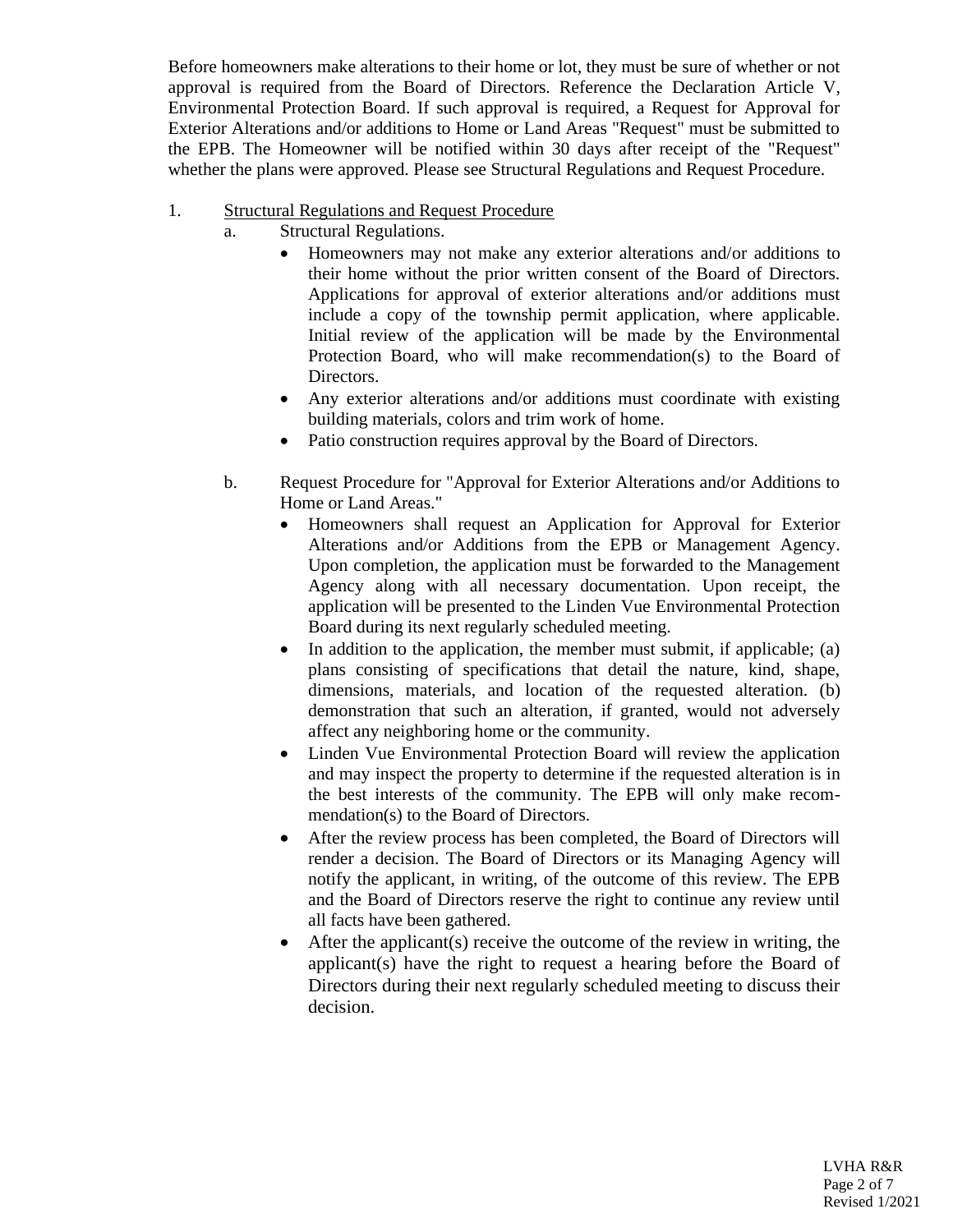- c. Ineligible Homeowners and Alteration Time Limit
	- Homeowners Ineligible for Alteration Request.

All homeowners 60 days or more in arrears on Association assessments are ineligible for alteration request consideration.

• Time Limit for Completion of Alteration

All alterations must be completed within 3 months of date of approval.

## **Section IV: Use Restrictions**

The Declaration specifically states the Use Restrictions for our community. However, there are some restrictions which require further rules and regulations.

- 1. Parking Regulations
	- a. No maintenance, other than routine maintenance that can be completed in less than one (1) day, may be performed on any vehicle parked on any driveway.
	- b. Vehicles not utilized on a regular basis shall not be stored on any driveway for a period longer than forty-eight (48) hours. Parking on lawns for periods exceeding twenty-four (24) hours is prohibited.
	- c. Please reference North Strabane Township ordinance number 1-88, Chapter 15, Subsection 402, Parking Prohibited at All Times in Certain Locations. This forbids street parking.
	- d. Recreational vehicles (including, but not limited to, trailers, boats, campers, RV's or snowmobiles) may not be parked on driveways or lots for anything other than loading/unloading purposes. Such purposes are limited to forty-eight (48) hours.
	- e. The use of PODS are only permitted for a period no longer than two (2) weeks and must be in the driveway of the unit that is utilizing it.
- 2. Pet Regulations
	- a. All pets are to be properly licensed, vaccinated, and kept in accordance with the Ordinance of North Strabane Township.
	- b. Pet Owners/guardians (meaning those who are responsible for someone else's pet) and responsible for the actions of their pets and are required to maintain control and supervision at all times.
	- c. Pets must be on a leash while walking with the owner/guardian.

#### **[Ord. 148, 1/13/1987, § 102]**

It shall be unlawful for the owner of any dog or dogs to allow or permit such dog or dogs to run at large in the Township of North Strabane.

d. Pet owners are responsible for carrying pet waste clean-up equipment and using it immediately while walking their pets, and making proper disposal of the waste at their unit.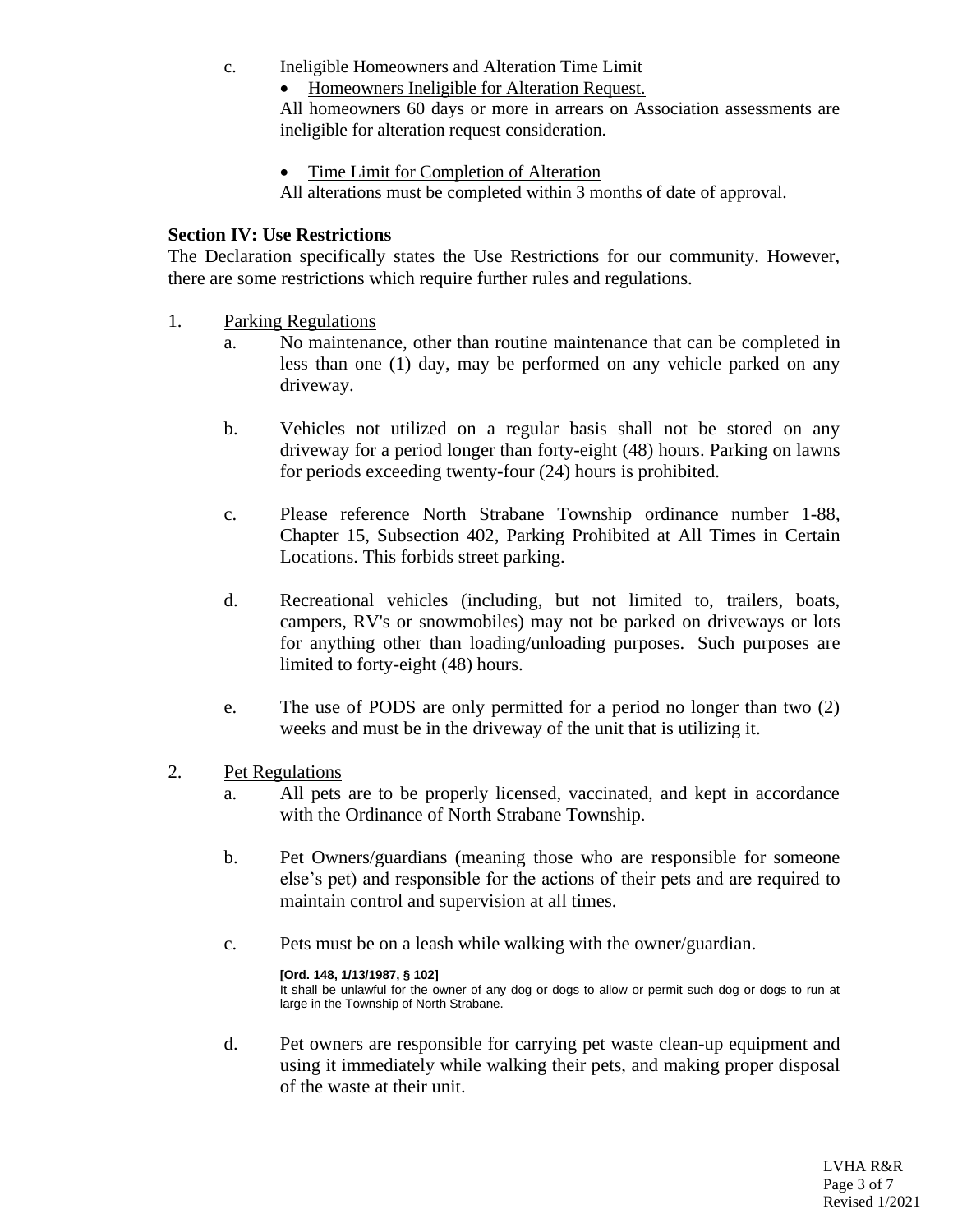- e. Pet owners/guardians shall not permit their pets to abuse and or damage planted shrubbery, trees, lawns, flowers, etc. Pet owners will be held financially responsible for landscape repair.
- f. Any violation of the above rules and regulations should be brought to the attention of the Management Company, Board of the Linden Vue Homeowners Association, and/or the Township of North Strabane Police Department depending on the conditions and severity of the violation.
- g. Relief from disturbing pet behavior, e.g., excessive barking, will be sought through the local Authorities.

#### **[Ord. 148, 1/13/1987, § 302]**

It shall be illegal within the Township for any person or persons to own, possess, harbor, or control any animal or bird which makes any noise continuously and/or incessantly for a period of 10 minutes or makes such noise intermittently for 1/2 hour or more to the disturbance of any person any time of the day or night regardless of whether the animal or bird is physically situated in or upon private property, said noise being a nuisance; provided, that at the time the animal or bird is making such noise no person is trespassing or threatening to trespass upon private property in or upon which the animal or bird is situated nor is there any other legitimate cause which justifiably provoked the animal or bird.

- e. No cages, doghouses, kennels, or runs are to be constructed outside of any home.
- 3. Garbage Regulations
	- a. Garbage containers and recycling bins may be stored on the side (exterior) of the units as long as they are kept in clean, sound containers at all times and have secure lids.
	- b. If stored on side (exterior) of the unit garbage containers and recycling bins must remain out of view of the main street. The use of an approved privacy screen or similar fencing may be used to hide these items.
	- c. Garbage may be placed at the curb no earlier than dusk the night before collection. All containers must be removed from the curb the same day as completion of the collection services.
	- d. All homeowners must comply with all requirements for refuse removal and recyclable material pickup as imposed by the refuse hauler and/or North Strabane Township.
- 4. Firewood Regulations
	- a. Firewood shall be kept in the rear of the home in above ground stacks.
	- b. All Firewood is to be stacked neatly in a horizontal manner. The stack shall measure no more than a combined total of four (4) feet deep by four (4) feet high by eight (8) feet wide.
- 5. Landscaping/Home Improvement Regulations
	- a. All members are responsible for maintaining their front, side and rear yards. This includes removal of dead trees. Members must maintain adequate landscaping at the front of the home consistent with neighborhood standards.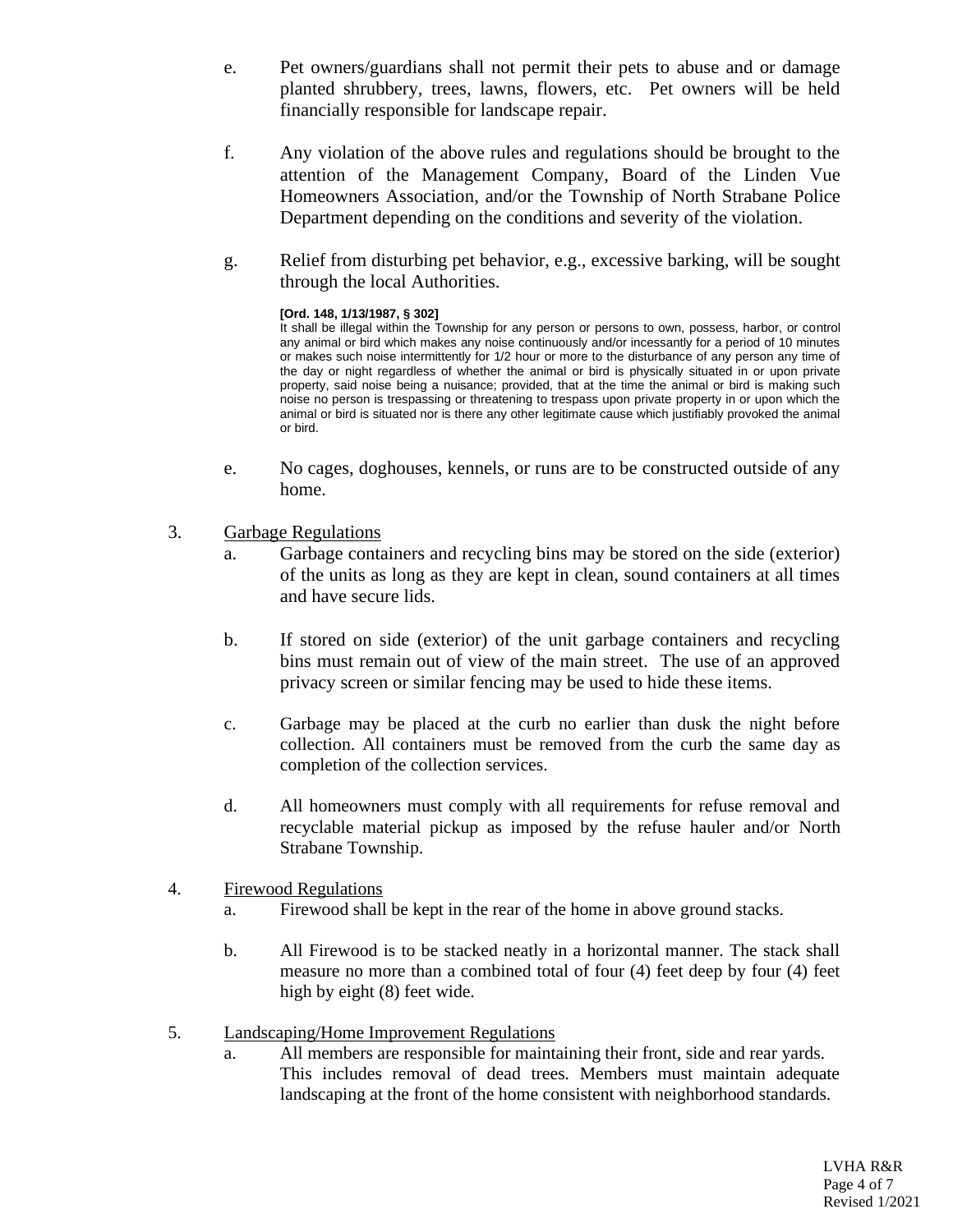- b. Grass in all front, side and rear yards are to be maintained at a height of no more than four (4) inches.
- c. No live trees having a diameter-of six (6) inches or more, measured from a point two (2) feet above ground level, shall be removed from any lot without the prior approval of the Board of Directors.
- d. For emergency purposes, each home must have numerical identification on either the mailbox or on the home itself that is visible from their street.
- e. Mailbox repairs and replacements are the responsibility of the owner. If you are replacing with a mailbox identical to what is already in place, approval by the Board is not needed. If you are changing the color or style, you must submit an alteration request form to the Board for review.
- f. General maintenance repairs such as roof, brick or siding replacement must match original material. If changes are to be made, Association Board approval will be required.
- g. Exterior painting: All paint color changes will require approval by the Board of Directors.
- h. Walkways, Patios and/or Driveway replacement involving any expansion, dimension or material changes will require approval.
- i. Storm doors must match existing door color or existing trim color on the home. Any change in color will require approval by the Board of Directors.
- j. Any change in garage door color or style will require approval by the Board of Directors.
- k. Lampposts and lamp changes require approval by the Board of Directors.
- 6. Kiddie Pools
	- a. Only Kiddie Pools designed and constructed to be less than 2 feet deep are acceptable.
	- b. Kiddie Pools may be a maximum of 6 foot by 6 foot or 36 square feet of surface area.
	- c. Kiddie Pools must be portable.
	- d. Kiddie Pools are only permitted to be used from Memorial Day to Labor Day.
	- e. Kiddie Pools must be stored out of sight when not in use between Memorial Day and Labor Day.
	- f. Kiddie Pools are only permitted in rear yards and within 20 feet of the living unit.
	- g. Emptying or draining Kiddie Pools must not affect neighboring properties.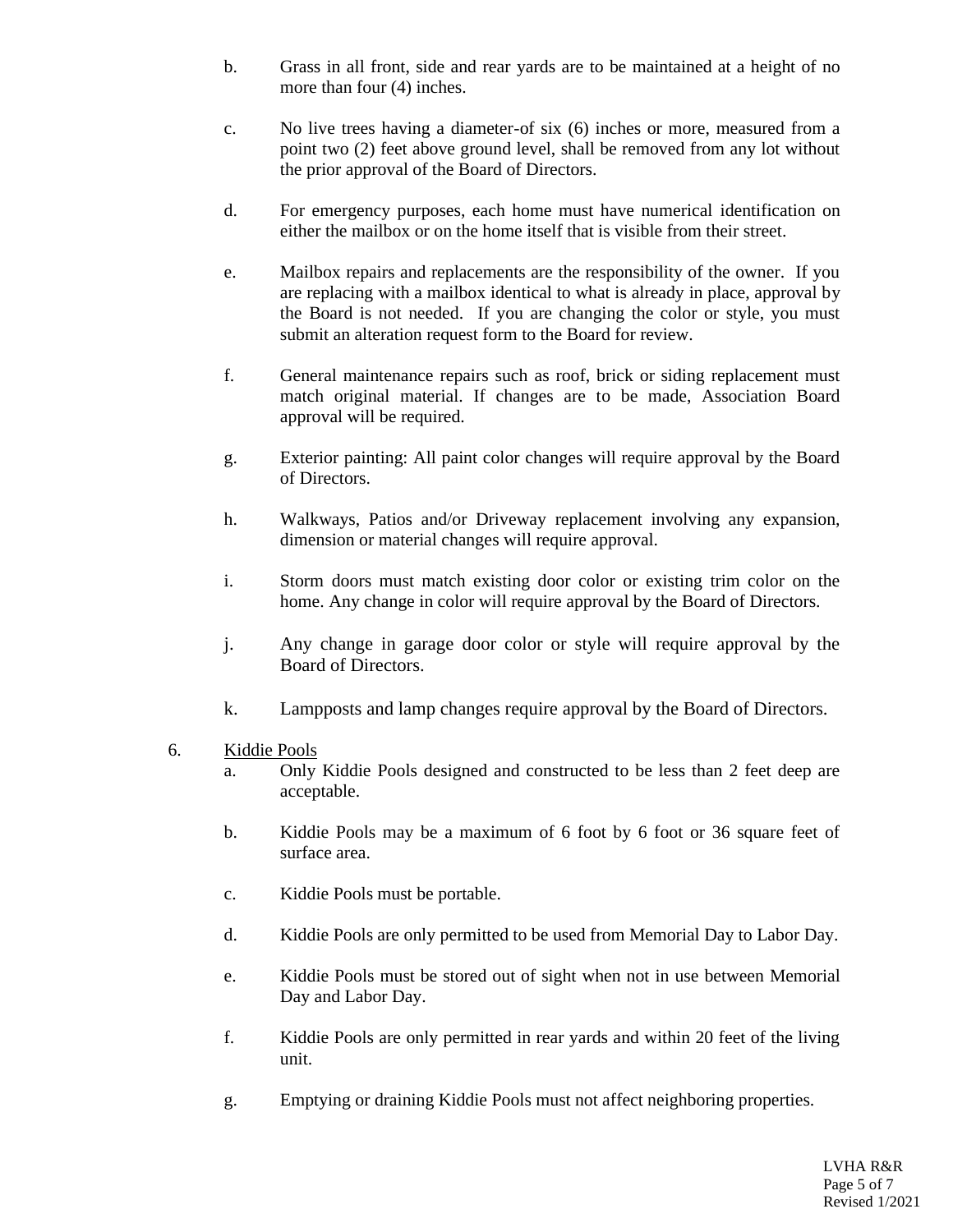- 7. Holiday Decorations
	- a. Christmas lights and decorations may be displayed the week of Thanksgiving through January  $31<sup>st</sup>$ , with discretion permitted if extreme weather conditions exist.
	- b. Only low wattage (under 3 watts) lights may be used.
	- c. Decorations, such as wreaths, may be placed on the front door, patio door, or the outside of the windows. Large suction cups are recommended for window wreaths. Swags may be placed on the outside window ledges.
	- d. Holiday decorations, with the exception of the extended period set forth in paragraph one, may be placed in the unit's shrub bed fifteen (15) days before the holiday through fifteen (15) days after it.
- 8. Outside Lights
	- a. The post lamps are the major source of outdoor light for the community. The lamps are controlled by a photo sensor which turns the lights on at dusk and off at dawn. Because this light provides added safety to the community, it must not be disabled by any obstruction.
	- b. Homeowners are responsible for replacing burned out light bulbs.
		- 1. If physically unable to replace the light bulb on your post lamp, we suggest that you might ask an able neighbor or friend to do it for you.
		- 2. If you are going to be away from home for an extended period of time on vacation, please ask a neighbor or friend to replace your light bulb should it burn out in your absence.
	- c. Lights along walkways, motion detectors and spotlights are permitted with prior approval by the Board of Directors.
- 9. Walks and Entrances

All walks, entrances, driveways and Common Elements must remain unobstructed to allow freedom of access by all residents. Snow must be removed from these areas within 48 hours after the snowfall.

- 10. Guests All guests must observe all rules and regulations of the Association.
- 11. Storage of Items
	- a. The only items permitted on the patios of the units include hoses, lawn chairs, tables for exterior use, porch furniture, planter hangers, plants, grills and umbrellas.
	- b. Items that are not permitted to be stored on the front or side (exterior) of the units include brooms, shovels, automotive equipment, toys, bicycles, sleds, and other similar items deemed unsightly by the Board.